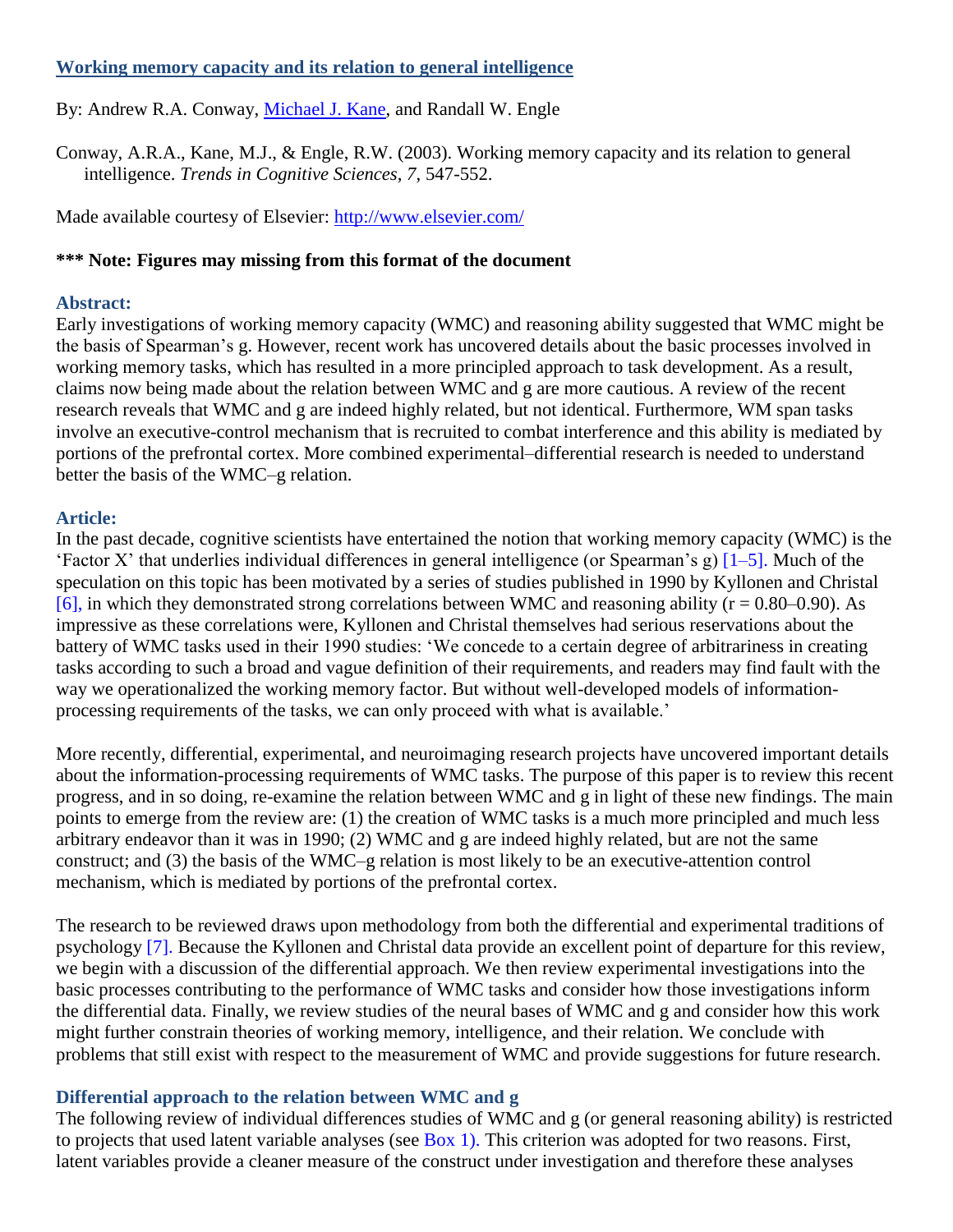provide the clearest picture of the true relation between WMC and g. Second, the number of published papers containing at least one correlation between a single measure of WMC and a single measure of intelligence (or reasoning) is simply too large to be adequately summarized in a brief review.

Kyllonen and Christal developed the first latent variable analysis of individual differences in WMC and g, and demonstrated strong correlations (near unity) between WMC and reasoning ability (see also [8]). Our main concern here is not with the magnitude of the correlations but rather with the characteristics of the battery of their WMC tasks.

#### **Box 1. Latent variable analyses**

Latent variable modeling, also known as structural equation modeling (latent variable models with causal paths among latent variables), and confirmatory factor analysis (latent variable models without causal paths among latent variables) involves the administration of multiple measures for each hypothetical construct (e.g. working memory capacity,  $g$ ) to a large number of subjects, typically 100 or greater. The observed measures, or tasks, are referred to as manifest variables. Latent variables are derived from the covariance among manifest variables that putatively measure the same construct. That is, latent variables represent variance that is shared among all the tasks that are being used to identify the construct. As such, the task-specific variance that is unique to each task is removed, resulting in a relatively pure measure of the latent construct of interest (see Figure I).

The statistical goal of a latent variable model is to account for all the observed correlations among the manifest variables. Thus, the model produces what is called a reproduced correlation matrix based on the relations among manifest variables specified in the model. The reproduced correlation matrix is then contrasted with the observed correlation matrix. If they are similar then the model is thought to fit. Model fit is typically assessed with a chi-square test of independence, which tests whether the reproduced correlation matrix is independent of the observed correlation matrix. If the two are statistically independent, then the chi-square statistic is significant, and the model is considered to be a bad fit. In such a case, the model would need to be revised and then tested again. Model fit is also assessed via several fit indices, which range from 0 to 1, where 1 is considered a perfect fit [40,41]. Also, competing models can be tested and the difference in chi-square is assessed for significance; if the difference is significant then the better fitting model is preferred.



Figure I. A venn-diagram of the relationship between three working memory capacity (WMC) tasks. The common variance represents the latent variable (e.g. WMC) when the task-specific variance is removed.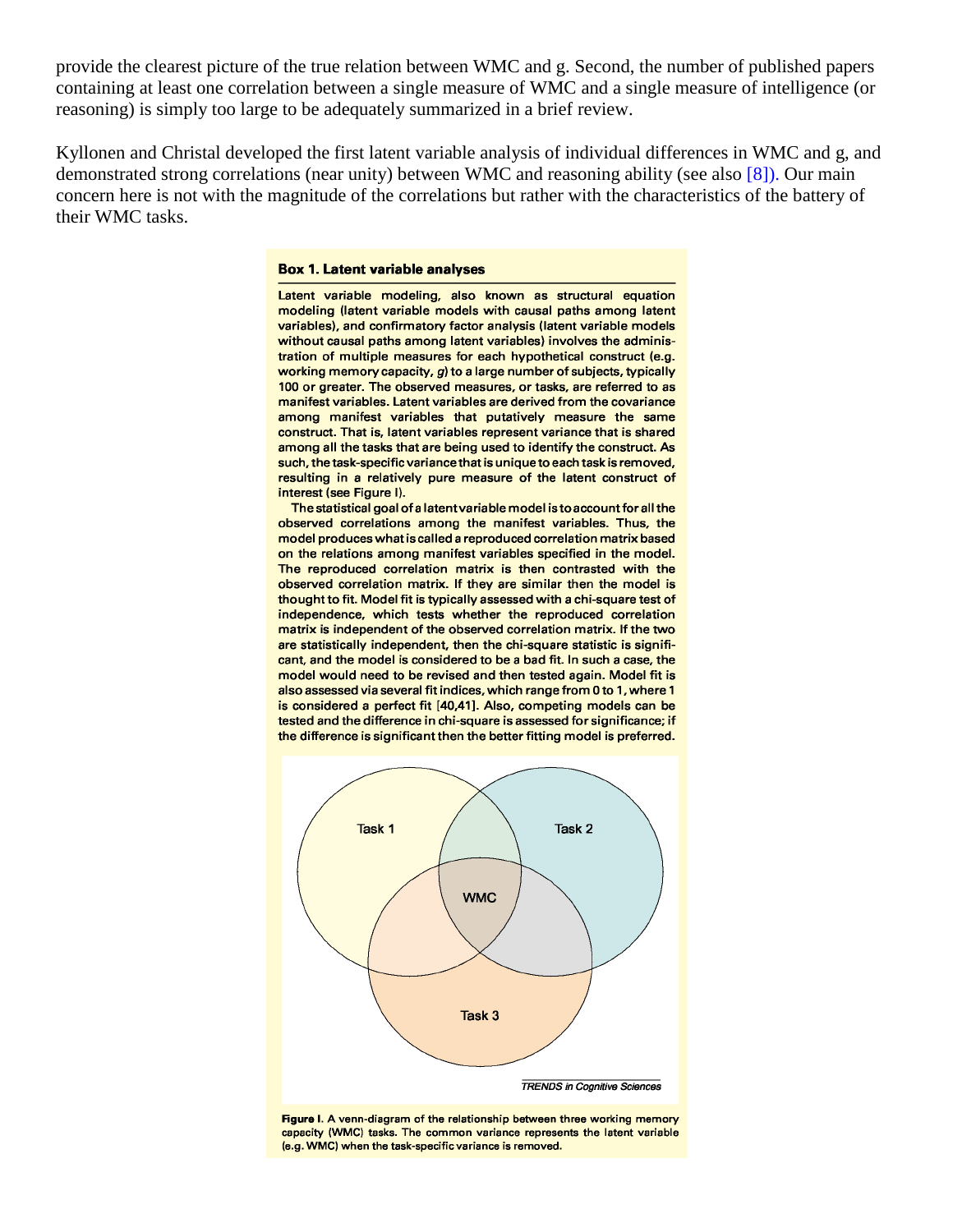Kyllonen and Christal adopted a 'varied-content and varied-process' approach to selecting their battery of WMC tasks. As mentioned above, they did this because well-formulated theories of the task requirements of different WMC tasks did not exist. It therefore made sense to select a wide range of tasks, in terms of content and process, and derive a latent variable from the battery of selected tasks. The problem with this approach is that it is difficult to ascertain the key cognitive mechanisms underlying performance of the tasks contributing to the latent variable, which in turn makes it difficult to account for the covariation between WMC and g in terms of cognitive processes [5].

More recent research has provided some insight into the nature of WMC tasks, which allows for a more principled approach to task selection. For instance, one clear distinction among tests of immediate memory is between those tasks that require storage versus those that require storage plus some form of additional processing [9–12].

These two classes of tasks show differential patterns of deficits in different patient populations [13], they predict reading and listening comprehension in different ways [10,11], and they reveal different patterns of activation in neuroimaging studies [12] (see Box 2).

Engle and his colleagues exploited this distinction between simple span tasks and WM span tasks in their individual differences investigation of WMC and general intelligence [11]. They administered several simple span tasks and WM span tasks, as well as two figural/spatial tests of g, to a large sample of subjects. The first question addressed in the study was whether the battery of memory tests would be explained by a one- or twofactor latent variable model. If the WM span tasks indeed tap something different from the simple span tasks then a two-factor model would be best, and indeed, a two-factor model of the memory tasks fit the data better than a one-factor model. Furthermore, the latent variable derived from the WM span tasks served as a significant predictor of general fluid ability ( $r = 0.59$ ) whereas the latent variable derived from the simple span tasks did not.

One potential problem with the Engle project is that the battery of WM tasks consisted solely of verbal WM span tasks. A more comprehensive approach was adopted by Süb and colleagues, who created a battery of tasks that included both verbal and non-verbal tasks and tests other than span tasks [14]. Also, they attempted to tap different signature functions of working memory, such as coordination, integration, updating, and switching. Despite the differences in task selection between the Engle project and the Süb project, the magnitude of the correlation between WMC and g was consistent ( $r = 0.59$ ,  $r = 0.65$ , respectively).

The consistency of the WMC–g relation has been further supported by two other latent variable analyses, one by Ackerman and colleagues [15], who observed a strong correlation between WMC and g ( $r = 0.58$ ) and another by Conway and colleagues ( $r = 0.60$ ) [3], who also replicated Engle's null correlation between simple span and g. A crucial finding from these recent latent-variable studies is that WM span tasks, such as operation span (see Box 2), load on a separate factor from simple span tasks, such as digit span [3,11], suggesting that WM span tasks indeed reflect something different from simple span tasks. And, not only do WM span tasks load on a separate factor from simple span tasks, they predict g in a way that simple span tasks do not [3,11]. Thus, there is a boundary condition of sorts, in that one type of immediate memory task reveals stronger correlations than does the other. It is imperative then to understand the basic processes that contribute to the performance of WM span tasks.

### **Cognitive-experimental investigations of the basic processes underlying WM span tasks**

One way in which the processes that contribute to WM span tasks has been explored has been to contrast the cognitive contexts in which individual differences in WM span relate, and do not relate, to performance. For example, a large and diverse group of subjects are screened using WM span tasks, and individuals with greater WMC are compared with individuals with lesser WMC in different experimental contexts. Although it is not ideal to categorize a continuous variable in this fashion, the approach has been productive for conducting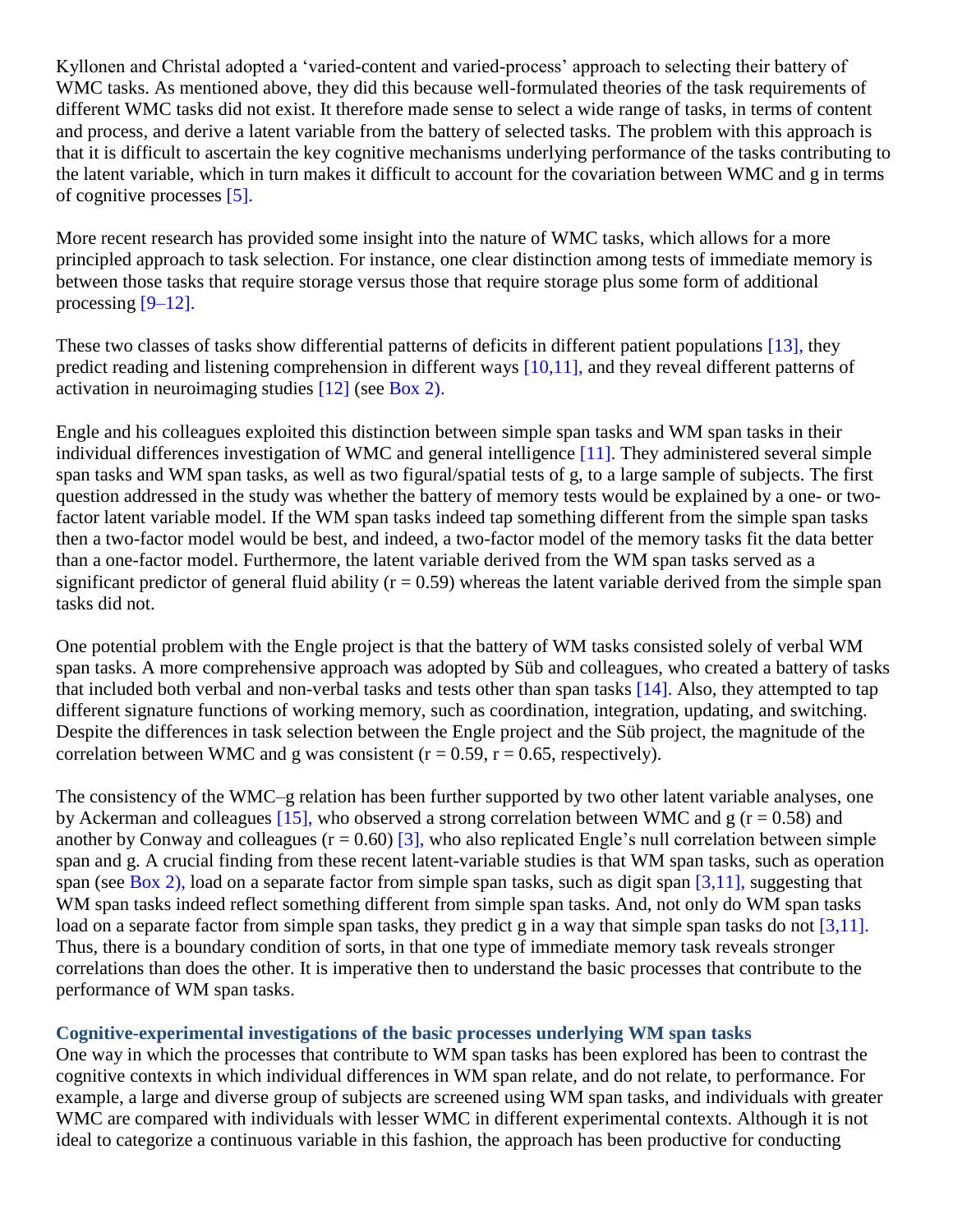exploratory research to identify experimental manipulations that do and do not interact with WMC (in fact, this is exactly the type of treatment by organism approach endorsed by Cronbach [7]).

#### **Box 2. Memory span tasks**

One clear distinction between tests of immediate memory is that between 'simple' (or short-term memory) span tasks and 'complex' (or working memory) span tasks (see Figure I). Simple span tasks, such as digit span or word span, involve the serial presentation of a list of to-berecalled stimuli. The stimuli are presented individually, typically one per second, and at the end of a series, the subject is required to recall the list in correct serial order.

WM span tasks are very similar, in that they involve the serial presentation of a to-be-remembered list of stimuli. However, WM span tasks also consist of a secondary processing component. For example, the operation span task requires the subject to solve simple mathematical operations while remembering words for later recall [42]. The subject is presented with an operation-word pair and they are required to read the operation aloud, say 'yes' or 'no' to indicate whether the given answer is correct or incorrect, and then say the to-be-remembered word aloud. After a series of operation-word pairs the subject is presented with a recall cue and instructed to recall all the words in correct serial order.

Several such span tasks have been developed, including the reading span task [10], the counting span task [43], as well as spatial span tasks [44]. Each of these tasks consists of a processing component (e.g. solving math problems) and a storage component (e.g. remembering words). Although the exact nature of the processing and storage components vary across different span tasks, each of these tasks reveals good reliability (Cronbach's alpha  $= 0.70-0.80$ ) and all the tasks correlate well with one another  $(r = 0.40 - 0.60)$  [3,11].



Figure I. Examples of (a) a simple span task (word span), in which serially presented material has to be recalled, and (b) a working-memory span task (operation span), in which the subject is given simple mathematical operations to solve at the same time as words to be recalled later.

The general conclusion from investigations that have adopted this approach is that WMC is related to performance in situations in which an executive attention control mechanism is needed to combat some form of salient interference, be it proactive interference, response competition, or habitual but inappropriate responses. For example, WMC is related to the speed and accuracy of retrieval of information from long-term memory (LTM), but only when a level of response competition is inherent in the task [16]. In a variant of the classic Sternberg memory-scanning paradigm, subjects committed to memory different sets of letters of varying set size (e.g. set  $2 = R$ , W; set  $6 = Q$ , T, P, S, F, K). In one condition, there was no overlap in set membership; that is, if a letter was a member of one set, it could not be a member of another set. In another condition, each letter was a member of two different sets. WMC was related to retrieval speed and accuracy in the overlap condition only. Specifically, the slope of the reaction-time/set-size function was steeper for individuals with lower WMC than for those with higher WMC. And importantly, the slopes did not differ at all between span groups in the no-overlap condition. Furthermore, for high WMC subjects, the slopes in the overlap and no-overlap conditions were equal, suggesting that high-WMC individuals did not allow the overlap manipulation to impair retrieval, whereas low-WMC individuals were negatively affected.

The conclusion derived from these empirical findings was that WMC is related to an executive attention ability, which supports the active maintenance of goal-relevant information in the face of interference. This attention ability is most critical in interference-rich conditions because correct responding cannot be achieved via automatic spreading activation among memory representations, or via habitual responding. In interference-rich conditions, such automatic activation or habitual responding leads to errors and, therefore, must be suppressed.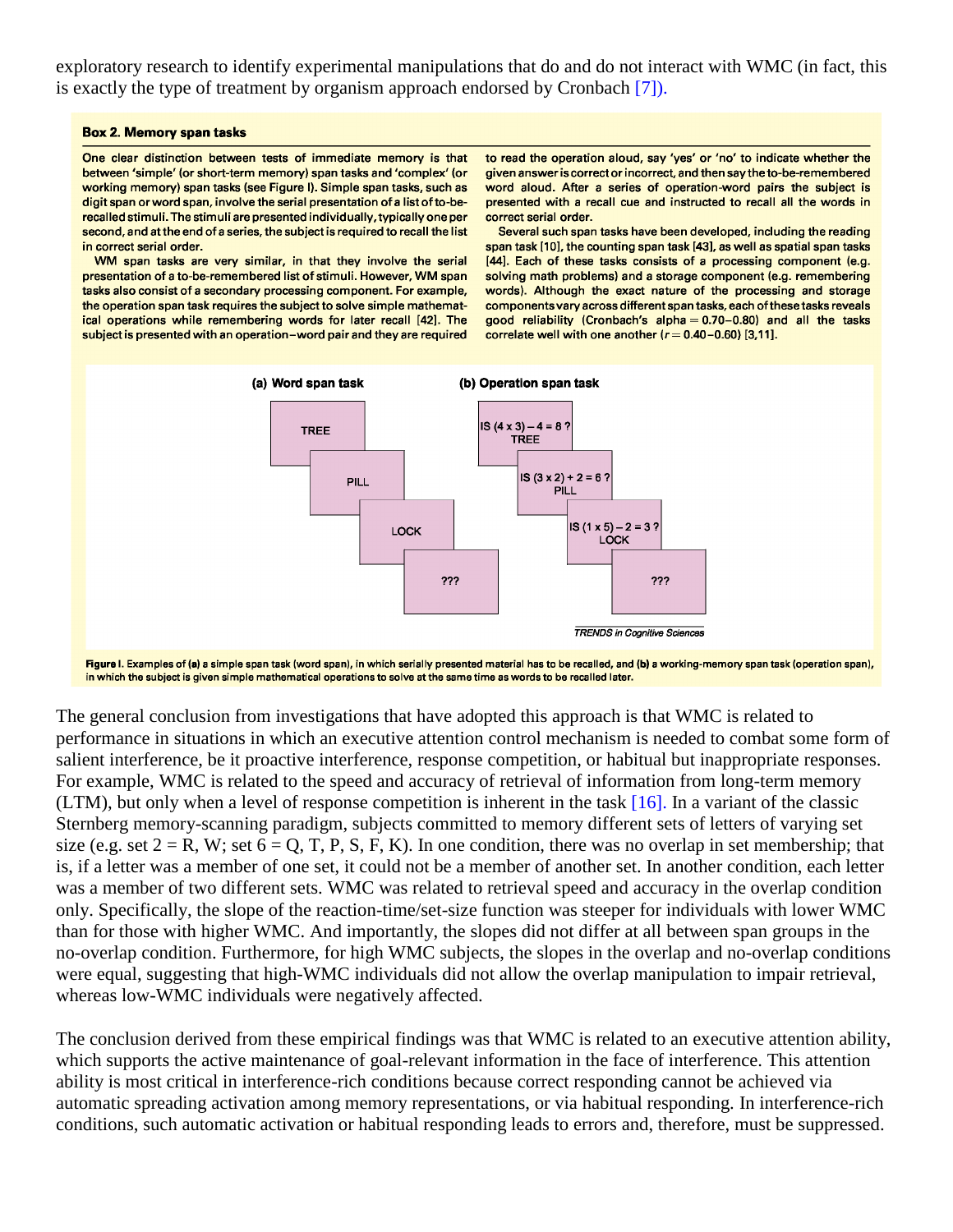This general conclusion is supported by other LTM studies finding WMC to predict encoding and retrieval success under conditions of proactive interference [17–20].

Similar conclusions have been drawn from research on 'low-level' attention tasks that require little by the way of memory, per se, such as dichotic listening [21], Stroop color-naming [22], visual orienting [23], and negative priming [24]. As an example, we will consider just one of these studies here – visual orienting. The pro-saccade task is perhaps one of the simplest cognitive tasks available. In fact, it can hardly be described as 'cognitive' at all. The subject's task is to orient to a visual cue presented in their periphery, typically a flashing stimulus. In some cases subjects are also required to detect a target that is subsequently presented in the same location as the cue (in the simplest case subjects only make an eye-movement, in which case performance is monitored using an eye-tracker). The anti-saccade version of the task is much more difficult. Here, subjects must make an eyemovement in the opposite direction of the visual cue. This is difficult because orienting to a flashing stimulus in the periphery is a reflexive response. Thus, in the anti-saccade task the habitual orienting response must be suppressed to make the correct, controlled eye-movement in the opposite direction.

Consistent with the memory-retrieval data discussed earlier, WMC is related to anti-saccade but not to prosaccade performance: Individuals with greater WMC are less likely to make erroneous saccades, and are faster to make correct saccades and to correct erroneous ones, than are individuals with lesser WMC. In the prosaccade task, individuals with high and low WMC are just as likely, and just as fast, to make the correct orienting response and to detect the target (if required).

In conclusion, investigations into the basic processes that contribute to WM span tasks suggest that they critically tap an executive attention-control process recruited in situations where an inappropriate yet highly accessible response must be selected against in favor of the appropriate response.

# **Neuroimaging studies of WMC and g**

The distinction between tasks that require storage versus those that require storage and some form of processing can also be found in the neuroimaging literature  $[12]$ . For instance, several studies have shown that storage-only tasks reveal activation primarily in areas related to the content of the to-be-remembered material (e.g. Broca's area for verbal material, right-hemisphere pre-motor cortex for spatial material) [12], whereas storage-plusprocessing tasks reveal content-specific activation but also domain-free activation in areas such as dorsolateral prefrontal cortex (DLPFC) and anterior cingulate (ACC) [12,25,26]. Indeed, recent theories and models of prefrontal function suggest that WMC, executive attention, and g are all highly related constructs, all heavily reliant upon the DLPFC [27,28].

Indirect evidence in support of the notion that WMC, executive attention, and g share a common neurological basis comes from localization studies. As mentioned above, investigations into the brain regions invoked by WMC tasks, for example, suggest that DLPFC and ACC are involved. Importantly, the same conclusion has been drawn from the literatures on localization of executive attention and  $g$  [28]. However, this evidence remains indirect because little attempt has been made to determine whether variation in behavioral performance on tasks that purportedly tap these constructs is mediated by variation in brain activity within these regions.

A recent study has examined the extent to which behavioral correlations are mediated by brain activity as measured by fMRI [29]. In the study, 48 subjects performed Ravens Advanced Progressive Matrices (RAPM), a measure of g, outside the fMRI scanner and then performed the n-back task, a measure of WMC, inside the scanner. The n-back task is a continuous performance test in which individual stimuli (typically letters or words) are presented in rapid succession and the subject must indicate whether the current stimulus matches the one presented n-back in the stream, and n varies, typically from 1–3. N-back is thought to tap WMC because it involves not only the storage of the last n presented stimuli, but also the continuous updating of n stimuli, which involves the deletion of stimuli presented more than n back in the stream. Moreover, some trials within the nback task are thought to require more executive attention than others. For example, in a 3-back task, the second B in B-R-B-X is referred to as a 'lure' trial because it matches a recently presented stimulus but does not match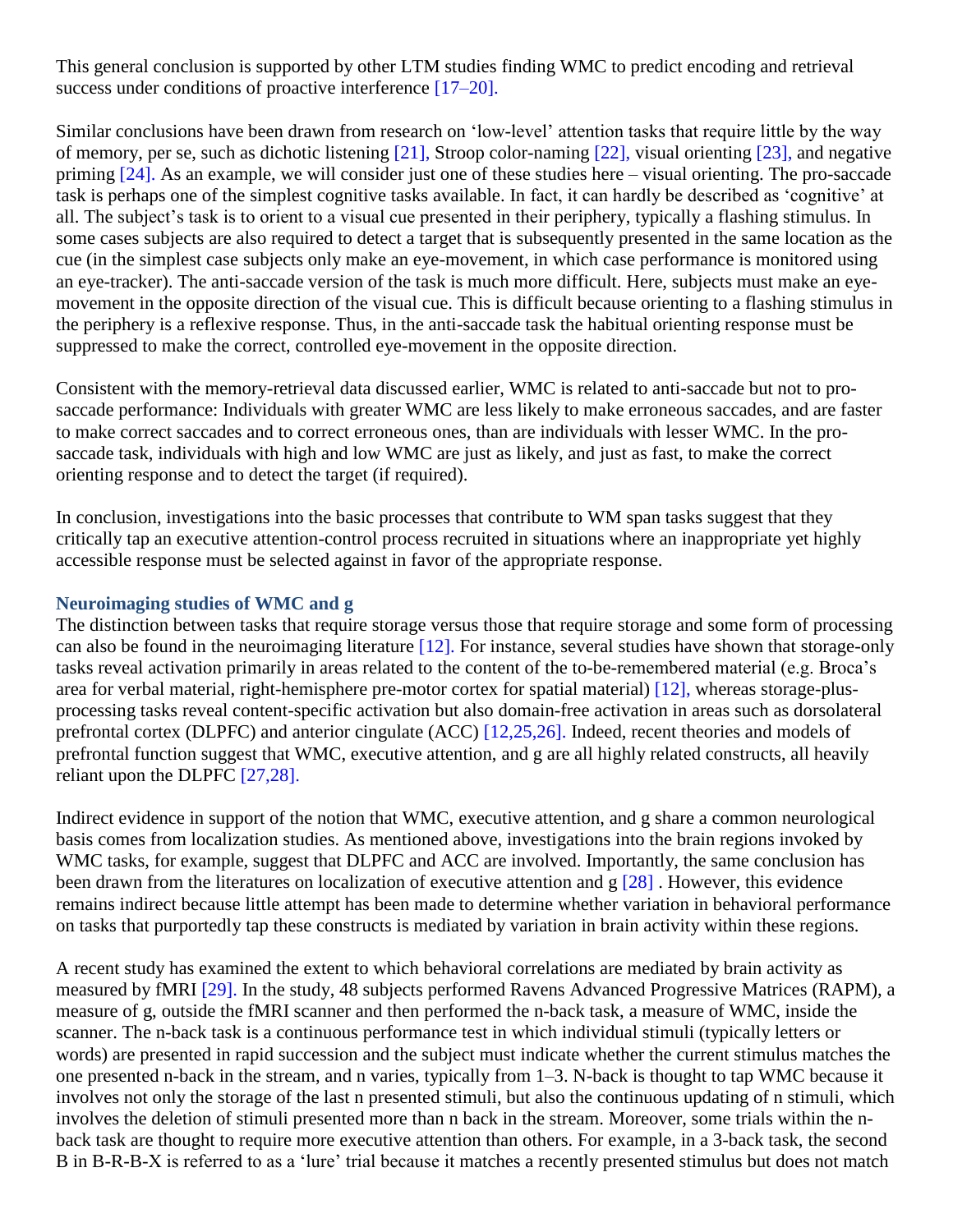the one presented three back. Indeed, in the 3-back task, control foils were rejected more accurately than lure foils (accuracy =  $96\%$  versus 75%, respectively) [29].

More importantly, significant correlations were observed between RAPM, n-back, and activity in DLPFC and ACC. In fact, the correlation between RAPM and event-related activity to lure trials was particularly striking (r  $= 0.54$ ) and remained significant even when performance on non-lure trials was partialled out. Finally, the correlation between lure performance and RAPM was almost completely accounted for by lure-trial activity in DLPFC. That is, the percent-signal-change in DLPFC associated with lure trials accounted for 92% of the covariance between lure performance and RAPM, suggesting that the WMC/executive attention/g relation is mediated by activity in DLPFC.

### **Future issues: the current range of WMC tasks is still too wide**

It is clear that the creation and selection of WMC tasks is more principled today than it was in 1990. However, the fact remains that a wide range of tasks are still being used to measure WMC and it is not clear how all these tasks relate to one another or to g. Here we consider tasks other than WM span and call for future research that addresses (1) the basic processes involved in these tasks, and (2) the relation between these tasks, WM span tasks, and g.

One problem with WM span tasks is that they clearly require processes above and beyond WMC or executive control. For example, operation span recruits mathematical ability [30], reading span involves verbal ability [31], and strategy-training has been shown to improve scores in WM span tasks [32] (however, differential skill and strategy-use does not affect the correlation between WM span and higher-order cognition [30,33,34]). Although no task is process-pure, it does seem possible to create measures of WMC that are less contaminated by other cognitive skills and strategies than WM span tasks. In a recent review, Cowan [35] argued that the limitation on immediate memory and attention can be estimated if the stimuli are presented in a manner that eliminates the possibility of strategy recruitment, such as grouping or rehearsal. According to this perspective, the signature of WM tasks is not the extent to which they require storage and processing but rather how well they prevent the recruitment of domain-specific skills and strategies.

For example, consider the visual-array comparison task [36]. In the task, an array of colored squares is presented briefly, followed by an inter-stimulus interval, followed by a second array that is identical or similar to the first. One square in the second array is marked by a circle, and if the two arrays were different, the difference was in the color of the encircled square. The key manipulation is the number of squares presented in the arrays. When the array is small (i.e. 4 or fewer), same/different judgments are very accurate. However, accuracy deteriorates when the array size is greater than 4, suggesting that approximately 4 independent locations can be actively maintained in immediate memory without the aid of a grouping or rehearsal strategy and, therefore, that this task provides an estimate of WMC.

Cowan [35] reviewed several tasks with similar characteristics to the visual-array comparison task and found a consistent capacity estimate of around  $4 \pm 1$ . Thus, it is possible that these tasks tap the limit that others have referred to as WMC. However, it is not clear how these tasks relate to other WM tasks, such as WM span tasks, how stable and robust individual differences are in these tasks, or how these tasks relate to measures of complex cognitive ability, such as g.

Another class of tasks used to measure WMC is the n-back task [37–39]. As mentioned above, n-back tasks are widely used in neuroimaging studies, being preferred over WM span tasks in the fMRI environment because their presentation and response requirements are less complex. Most n-back tasks, like the one described earlier, not only challenge memory maintenance, but also contain lure trials, which are stimulus matches  $n - 1$  or  $n + 1$ back. It is particularly difficult to reject these lure trials because familiarity comes into conflict with the task goal [29]. One intriguing possibility is that performance on lure trials is related to WM span performance (given the findings that span is particularly important under conditions of interference). However, at this point little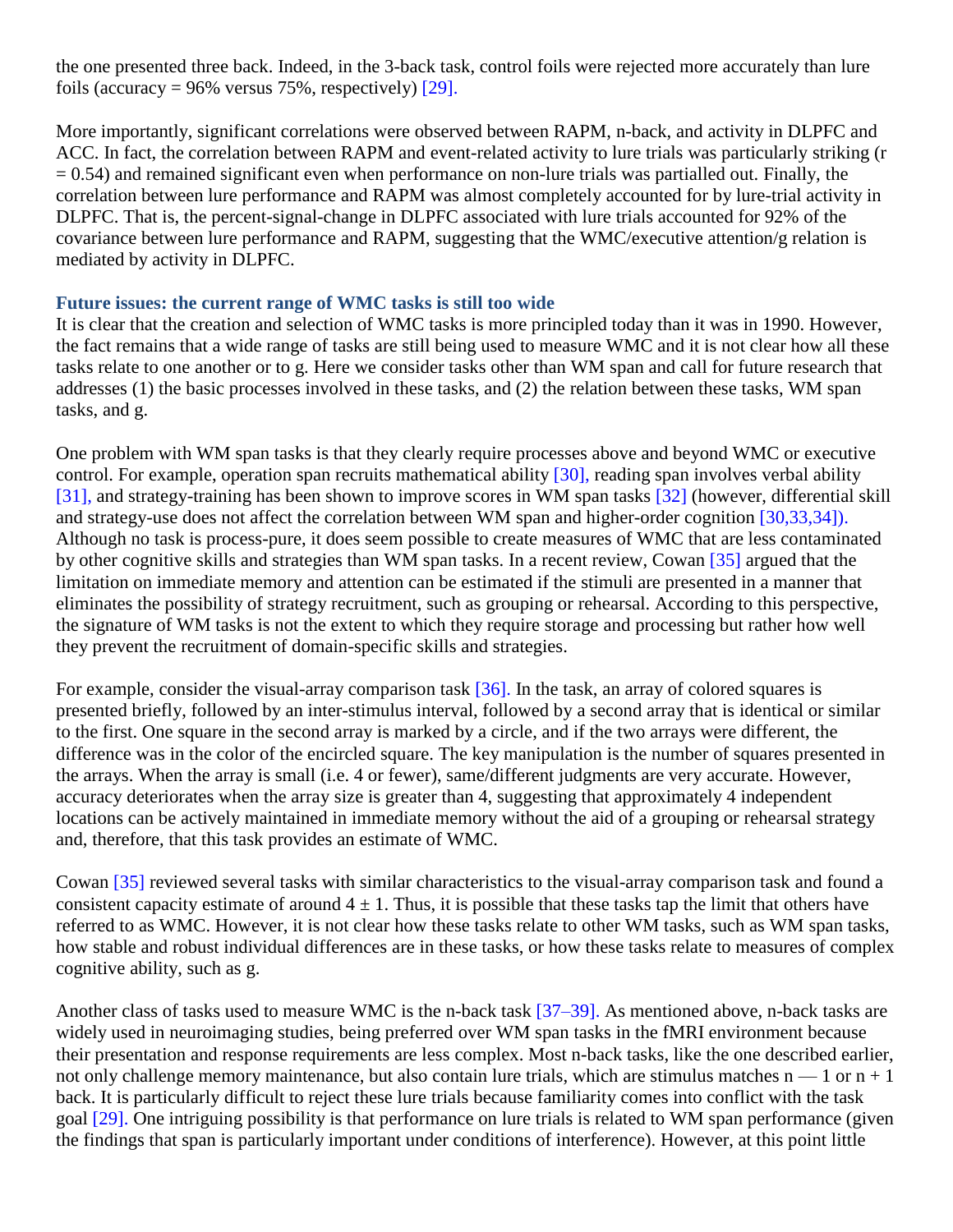work has been done to examine the relation between n-back, other measures of WMC, and higher-order cognitive tasks.

# **Conclusion**

In summary, several recent latent variable analyses suggest that WMC accounts for at least one-third and perhaps as much as one-half of the variance in g. What seems to be important about WM span tasks is that they require the active maintenance of information in the face of concurrent processing and interference and therefore recruit an executive attention-control mechanism to combat interference. Furthermore, this ability seems to be mediated by portions of the prefrontal cortex.

Although progress has been substantial in recent years, much more work remains to be done, particularly with respect to the measurement of WMC. Specifically, experimental task analyses need to be conducted on all the different types of WMC tasks that are currently being used in the field. And, latent variable analyses of different WMC tasks need to be conducted to determine the relationship among different WMC tasks and between these tasks and g.

# **References**

1 Kyllonen, P.C. (1996) Is working memory capacity Spearman's g? In Human Abilities: their Nature and Measurement (Dennis, I. and Tapsfield, P., eds), pp. 49–75, Erlbaum

2 Jensen, A.R. (1998) The g Factor: the Science of Mental Ability, Praeger

3 Conway, A.R.A. et al. (2002) A latent variable analysis of working memory capacity, short term memory capacity, processing speed, and general fluid intelligence. Intelligence 30, 163–183

4 Deary, I.J. (200 1) Human intelligence differences: towards a combined experimental-differential approach. Trends Cogn. Sci. 5, 164–170

5 Plomin, R. and Spinath, F.M. (2002) Genetics and general cognitive ability (g). Trends Cogn. Sci. 6, 169–176 6 Kyllonen, P.C. and Christal, R.E. (1990) Reasoning ability is (little more than) working-memory capacity?!. Intelligence 14, 389–433

7 Cronbach, L.J. (1957) The two disciplines of scientific psychology. Am. Psychol. 12, 671–684 8 Kyllonen, P.C. (1993) Aptitude testing inspired by information processing: a test of the four-sources model. J.

Gen. Psychol. 120, 375–405

9 Baddeley, A.D. and Hitch, G. (1974) Working memory. In The Psychology of Learning and Motivation (Vol. 8) (Bower, G.A., ed.), pp. 47–89, Academic Press

10 Daneman, M. and Carpenter, P.A. (1980) Individual differences in working memory and reading. J. Verbal Learn. Verbal Behav. 19, 450–466

11 Engle, R.W. et al. (1999) Working memory, short-term memory and general fluid intelligence: a latent variable approach. J. Exp. Psychol. Gen. 128,309–331

12 Smith, E.E. and Jonides, J. (1999) Storage and executive processes in the frontal lobes. Science 283, 1657– 1661

13 Fiez, J.A. (2001) Bridging the gap between neuroimaging and neuropsychology: using working memory as a case-study. J. Clin. Exp. Neuropsychol. 23,19–31

14 Süb, H.M. et al. (2002) Working-memory capacity explains reasoning ability – and a little bit more. Intelligence 30, 261–288

15 Ackerman, P.L. et al. (2002) Individual differences in working memory within a nomological network of cognitive and perceptual speed abilities. J. Exp. Psychol. Gen. 131, 567–589

16 Conway, A.R.A. and Engle, R.W. (1994) Working memory and retrieval: a resource-dependent inhibition model. J. Exp. Psychol. Gen. 123, 354–373

17 Cantor, J. and Engle, R.W. (1993) Working-memory capacity as longterm memory activation: an individualdifferences approach. J. Exp. Psychol. Learn. Mem. Cogn. 19,1101–1114

18 Lustig, C. et al. (2001) Working memory span and the role of proactive interference. J. Exp. Psychol. Gen. 130, 199–207

19 Kane, M.J. and Engle, R.W. (2000) Working memory capacity, proactive interference, and divided attention: limits on long-term memory retrieval. J. Exp. Psychol. Learn. Mem. Cogn. 26, 336–358